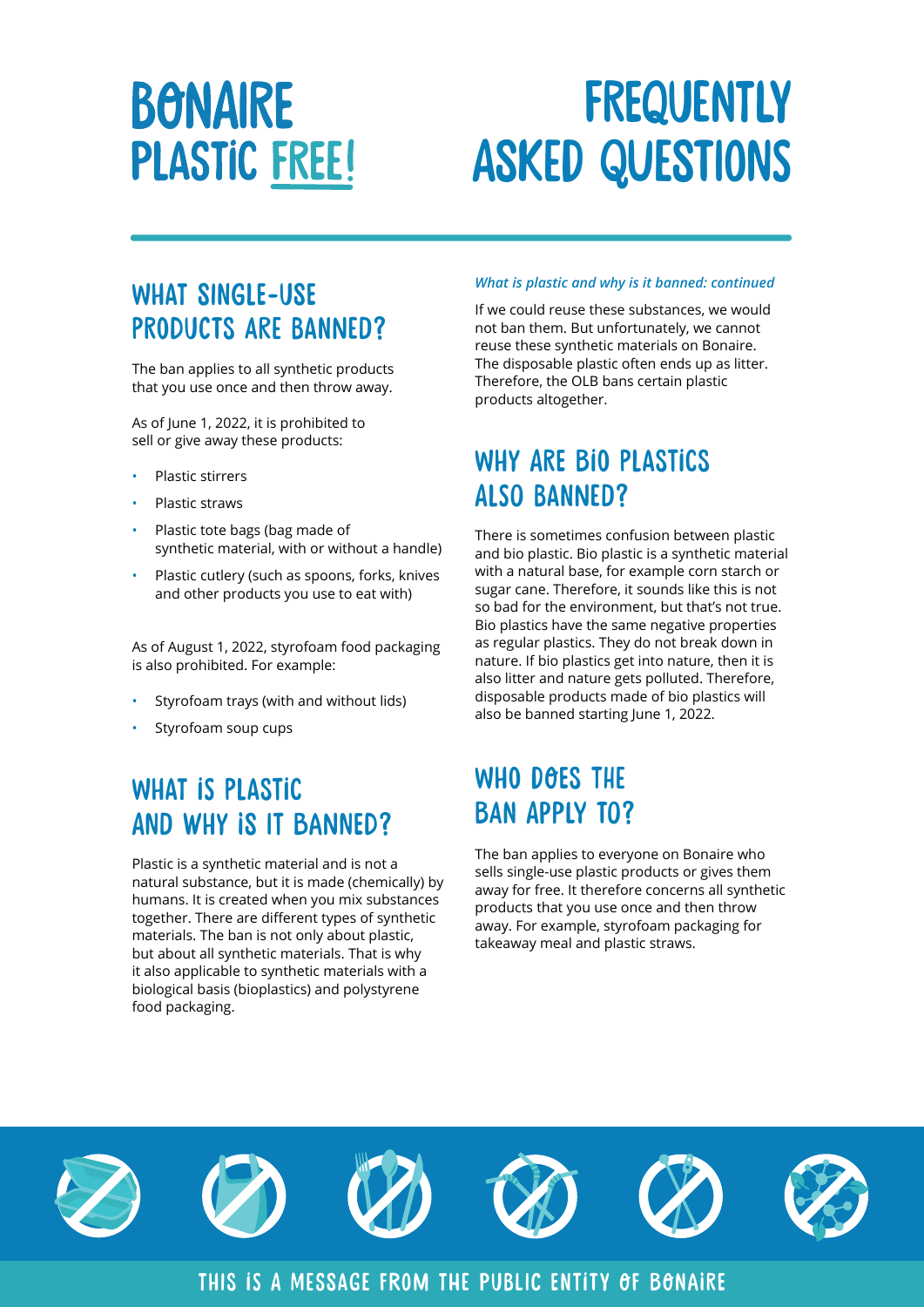## **BONAIRE PLASTIC FREE!**

# **FREQUENTLY** asked questions

#### *Who does the ban apply to: continued*

People who have to deal with this are:

- **Producers**
- Importers who import products from another country
- Entrepreneurs with a store
- Entrepreneurs with a restaurant
- Entrepreneurs with a web shop

In summary, the ban applies to the entire retail and service industry on Bonaire.

## WHAT IS POLYSTYRENE FOOD PACKASING?

Styrofoam means polystyrene. Styrofoam packaging is used to pack food that you can eat right away. Styrofoam also ensures that the food stays warm when it is delivered.

The ban on styrofoam food packaging applies only to styrofoam packaging. The ban is only about packaging of food that you can eat immediately.

For example:

- Styrofoam containers (with and without lids)
- Styrofoam soup cups

The ban does **not** apply to packaging made from other material. For example:

- Food packaging made of plastic or another sort of synthetic material. You may use food packaging made of plastic.
- Styrofoam packaging for food that still has to be prepared. For example, a styrofoam tray with meat in the supermarket.
- Styrofoam drinking cups.

#### WHEN DOES THE ban go into effect?

As of June 1, 2022, you are no longer allowed to sell or give away plastic stirrers, straws, tote bags and cutlery on Bonaire. This ban also applies to bio plastics and other synthetic materials.

As of August 1, 2022, you are also no longer allowed to sell or give away styrofoam food packaging.

### HOW IS THE BAN ENFORCED?

The police can check whether an entrepreneur keeps disposable plastic in stock, sells or gives away.

Would you like to know more about the enforcement of the ban? Then you can read [articles 32, 33 and 34 of the Island Ordinance](https://lokaleregelgeving.overheid.nl/CVDR665970)  [Waste.](https://lokaleregelgeving.overheid.nl/CVDR665970) The new ban on disposable plastic is an addition to the Island Ordinance Waste. The Island Council has adopted the [Island Ordinance](http://www.konsehoinsular.com/dsresource?objectid=17432&type=org&disposition=inline)  [for the prohibition of disposable plastic on](http://www.konsehoinsular.com/dsresource?objectid=17432&type=org&disposition=inline)  [Bonaire](http://www.konsehoinsular.com/dsresource?objectid=17432&type=org&disposition=inline) on October 19, 2021.



#### This is a message from the public entity of bonaire